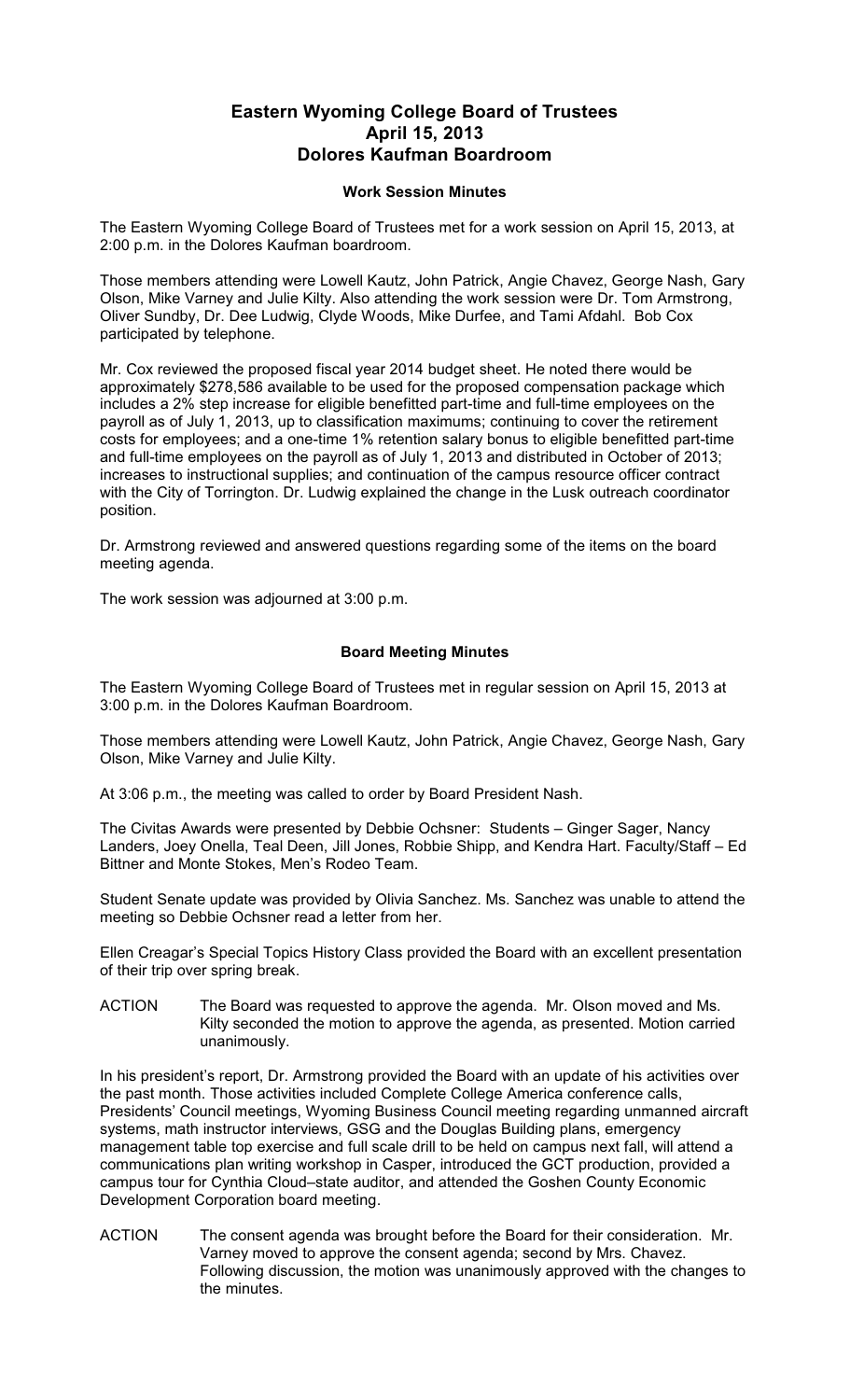- ACTION Mr. Cox presented the financial report and an update on construction projects. Mr. Olson moved to approve the financial report, as presented. Mr. Patrick seconded and the motion was unanimously passed.
- ACTION The Board was informed the Leadership Team and the Personnel Advisory Council were recommending compensation cost adjustments for fiscal year 2014. EWC salaries average below those of the other community colleges in the state and continue to remain below most of the community colleges in the mountain states region. The last EWC salary increase was in December of 2011. Mr. Cox noted without the adjustment, significant salary compression will continue to develop. The administration would like to provide some dollar separation between new employees and those who have been with the college for a year or more. The recommended adjustments include: 1) a horizontal 2% step increase for eligible benefitted part-time and full-time employees on the payroll as of July 1, 2013, up to classification maximums, excluding new hires for an approximate cost of \$128,117; 2) continue to cover the retirement costs for employees, including this year's increases adopted by the Legislature for an approximate cost of \$28,884; 3) the Legislature voted to provide a one-time 1% retention salary bonus to eligible benefitted part-time and full-time employees on the payroll as of July 1, 2013 and distributed in October 2013, excluding new hires. The approximate cost to EWC will be \$26,442 and the state's cost will be approximately \$43,143; and 4) continue to pay for Professional Development movements (PDU) for an approximate cost of \$12,000. The compensation cost adjustment totals \$238,586. Following the discussion, Ms. Kilty moved to approve the employee compensation adjustments, as presented. Mr. Kautz seconded; motion carried unanimously.
- ACTION Mr. Sundby requested the Board consider the naming opportunities relative to the Agricultural Technology Education Center as recommended by the Foundation Board. He noted with the possibility the ATEC may move forward in the coming months, it is desirable that the Foundation and the college make determinations on which aspects of the facility might be worthy of a naming opportunity, and what value should be placed on each. Trustee Patrick moved to approve the naming opportunities relative to the Agricultural Technology Education Center, as presented. Mr. Olson seconded and the motion was unanimously passed.
- ACTION The Board was informed by Mr. Chuck Kenyon, IT administrator, the Core Network Switch which is the central networking device for the entire Torrington campus needs to be replaced. It handles all network traffic from outside the college and directs all network traffic within the college. This includes network traffic from computers, printers, telephones, fire alarm system, compressed video systems, point of sales systems and the wireless network. The current switch was purchased and installed in January, 2005, with an anticipated lifespan of five years. The replacement equipment is compatible with the network design documented by Rim Rock Group in the EWC Network Infrastructure Master Plan in 2011. Mr. Kenyon noted the reason to waive the bidding process on this project is because ISC Corporation is a preferred provider to the State of Wyoming ETS and has contracts that the college can piggyback on to take advantage of their pricing. Trustee Olson moved and Trustee Varney seconded the motion to approve waiving the purchasing policy and awarding a purchase and installation contract to ISC Corporation in the amount of \$49,294.05, as presented. Motion was unanimously passed.
- ACTION Mr. Clyde Woods presented the Board with the results of the natural gas supplier bids. Based on the bids received, Mr. Woods recommended the Board award the natural gas supply contract to Seminole Energy Services for a term of three years. Discussion ensued and then Mr. Varney moved to approve Mr. Wood's recommendation to award the natural gas supply contract to Seminole Energy Services for a term of three years; seconded by Mrs. Chavez. The motion passed with Mr. Olson voting nay.
- ACTION The Board was requested to approve the agreement between Converse County and Eastern Wyoming College which will re-assign the GSG architectural services agreement to Converse County. Following the discussion, Mr. Olson moved to approve the agreement between Converse County and Eastern Wyoming College, as presented. Seconded by Mrs. Chavez and unanimously passed.